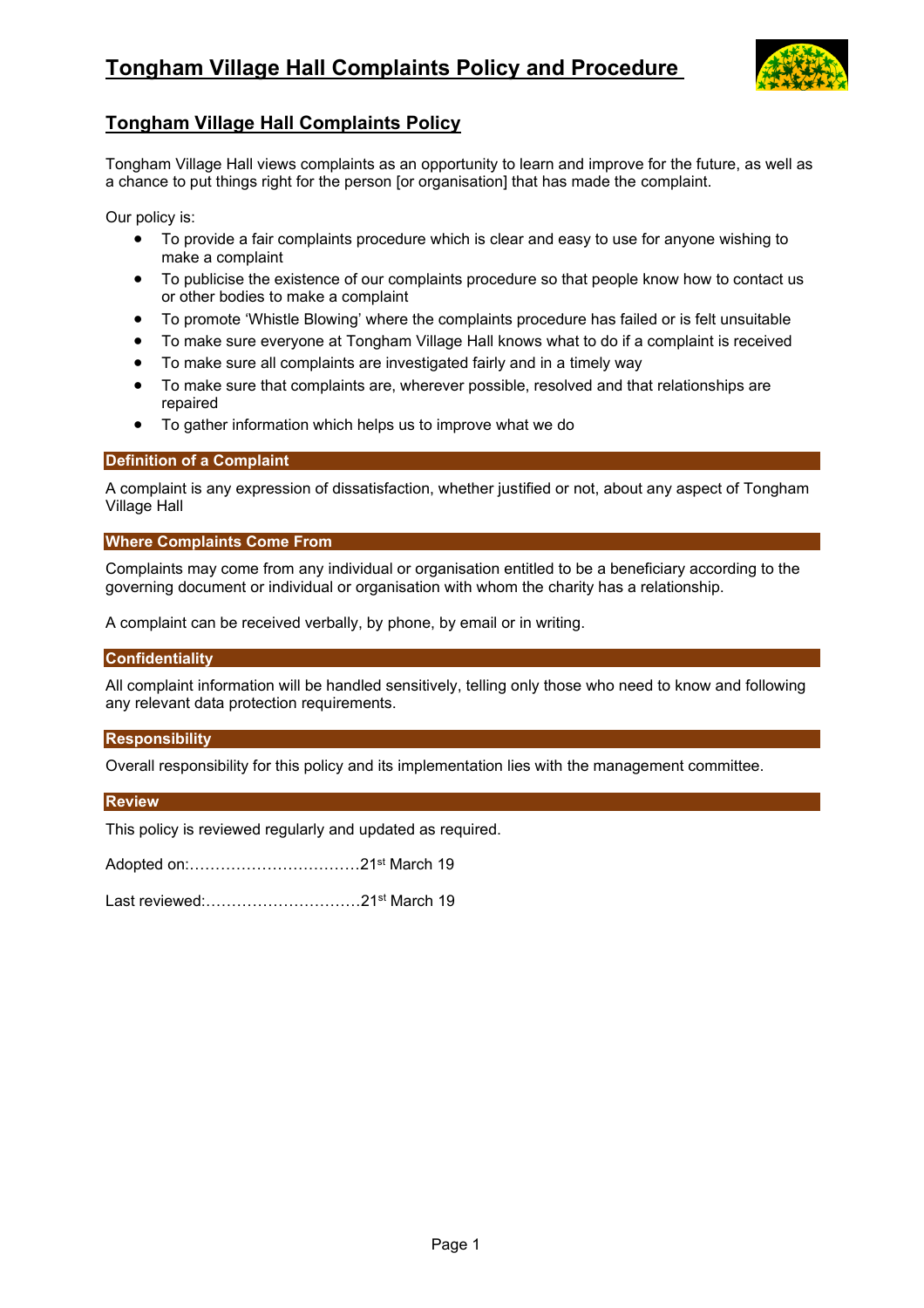

## **Tongham Village Hall Complaints Procedure**

#### **Publicised Contact Details for Complaints:**

Written complaints may be sent to Tongham Village Hall at 75 The Street, Tongham, Surrey GU10 1DD or by e-mail at secretary@tonghamvillagehall.org.uk

Verbal complaints may be made by phone to the secretary on 07775 732744 or in person to any of Tongham Village Hall's trustees (contact details can be found on the charity website www.tonghamvillagehall.org.uk)

#### **Receiving Complaints**

Complaints may arrive through channels publicised for that purpose or through any other contact details or opportunities the complainant may have.

Complaints received by telephone or in person need to be recorded.

The person who receives a phone or in person complaint should:

- Write down the facts of the complaint
- Take the complainant's name, address and telephone number
- Note down the relationship of the complainant to Tongham Village Hall (for example: client, member)
- Tell the complainant that we have a complaints procedure
- Tell the complainant what will happen next and how long it will take
- Where appropriate, ask the complainant to send a written account by post or by email so that the complaint is recorded in the complainant's own words.

For further guidelines about handling verbal complaints, see **Appendix 1**

## **Resolving Complaints**

#### *Stage One*

In many cases, a complaint is best resolved by the person responsible for the issue being complained about. If the complaint has been received by that person, they may be able to resolve it swiftly and should do so if possible and appropriate.

Whether or not the complaint has been resolved, the complaint information should be passed to the secretary within one week.

On receiving the complaint, the secretary records it in the complaints log. If it has not already been resolved, they delegate an appropriate person to investigate it and to take appropriate action.

If the complaint relates to a specific person, they should be informed and given a fair opportunity to respond.

Complaints should be acknowledged by the person handling the complaint within a week. The acknowledgement should say who is dealing with the complaint and when the person complaining can expect a reply. A copy of this complaints procedure should be attached.

Ideally complainants should receive a definitive reply within four weeks. If this is not possible because for example, an investigation has not been fully completed, a progress report should be sent with an indication of when a full reply will be given.

Whether the complaint is justified or not, the reply to the complainant should describe the action taken to investigate the complaint, the conclusions from the investigation, and any action taken as a result of the complaint.

#### *Stage Two*

If the complainant feels that the problem has not been satisfactorily resolved at Stage One, they can request that the complaint is reviewed at Management Committee level. At this stage, the complaint will be passed to the Chairman

The request for Management Committee level review should be acknowledged within a week of receiving it. The acknowledgement should say who will deal with the case and when the complainant can expect a reply.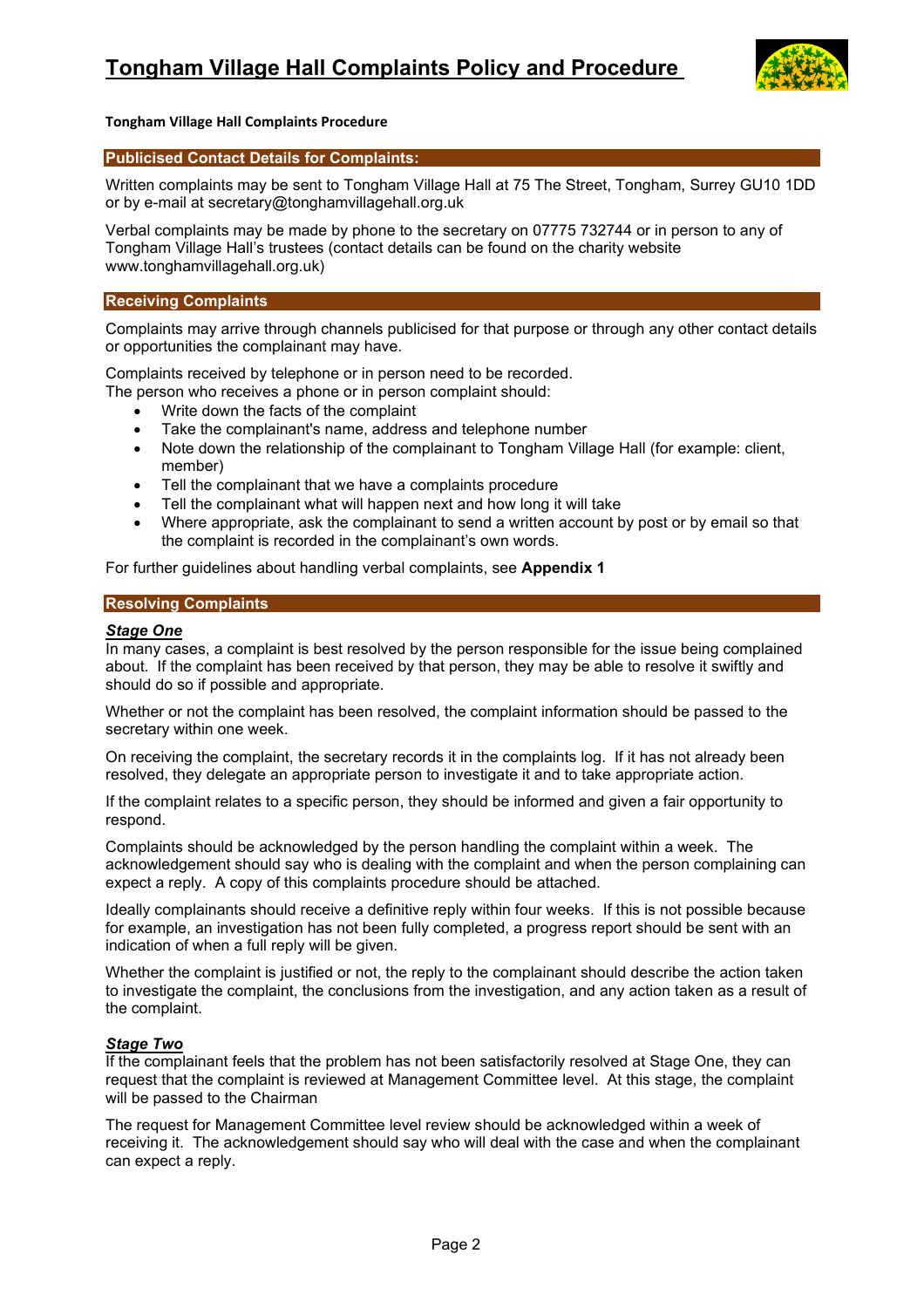# **Tongham Village Hall Complaints Policy and Procedure**



The Chairman may investigate the facts of the case themselves or delegate a suitably senior person to do so. This may involve reviewing the paperwork of the case and speaking with the person who dealt with the complaint at Stage One.

If the complaint relates to a specific person, they should be informed and given a further opportunity to respond.

The person who dealt with the original complaint at Stage One should be kept informed of what is happening.

Ideally complainants should receive a definitive reply within four weeks. If this is not possible because for example, an investigation has not been fully completed, a progress report should be sent with an indication of when a full reply will be given.

Whether the complaint is upheld or not, the reply to the complainant should describe the action taken to investigate the complaint, the conclusions from the investigation, and any action taken as a result of the complaint.

The decision taken at this stage is final, unless the Management Committee decides it is appropriate to seek external assistance with resolution.

## *External Stage*

The complainant can complain to the Charity Commission at any stage.

Information about the kind of complaints the Commission can involve itself in can be found on their website at: [www.charitycommission.gov.uk/publications/cc47.aspx\]](http://www.charitycommission.gov.uk/publications/cc47.aspx)

## **Variation of the Complaints Procedure**

The committee may vary the procedure for good reason. This may be necessary to avoid a conflict of interest, for example, a complaint about the Chair should not also have the Chair as the person leading a Stage Two review.

If a complainant feels that the complaints policy and procedure is unsuitable for their specific complaint or issue then the committee would promote the use of 'Whistle Blowing' in order for the complaint or issue to be raised and fairly dealt with as appropriate.

Monitoring and Learning from Complaints

Complaints are reviewed annually to identify any trends which may indicate a need to take further action.